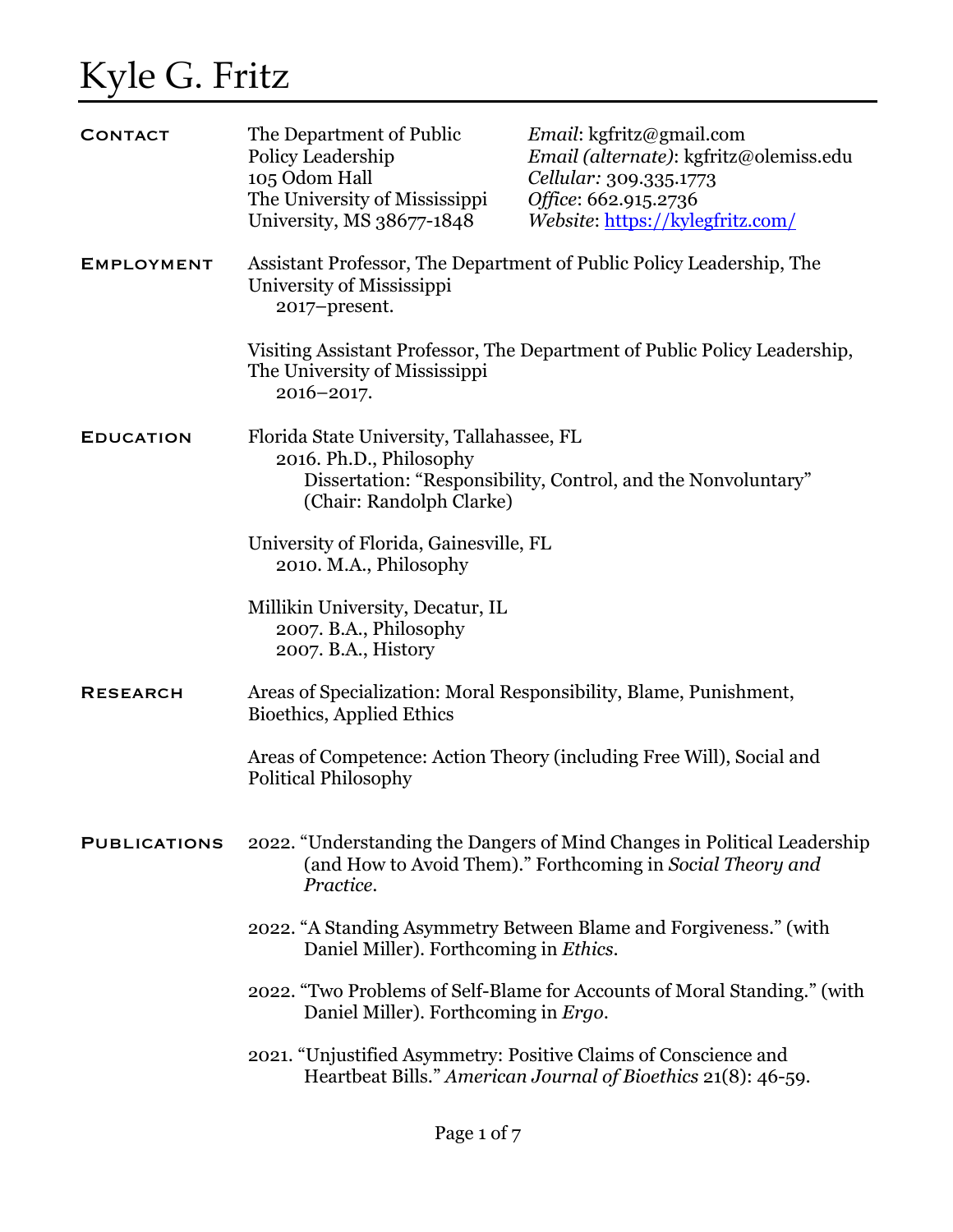- 2019. "When Hypocrisy Undermines the Standing to Blame: A Reply to Rossi." (with Daniel Miller). *Ethical Theory and Moral Practice* 22(2): 379-384.
- 2019. "The Unique Badness of Hypocritical Blame." (with Daniel Miller). *Ergo* 6(19): 545-569.
- 2019. "Hypocrisy, Inconsistency, and the Moral Standing of the State." *Criminal Law and Philosophy* 13: 309-327.
- 2018. "Moral Responsibility, Voluntary Control, and Intentional Action." *Philosophia* 46: 831-855.
- 2018. "Hypocrisy and the Standing to Blame." (with Daniel Miller). *Pacific Philosophical Quarterly* 99: 118-139.
- 2014. "Responsibility for Wrongdoing Without Blameworthiness: How It Makes Sense and How It Doesn't." *The Philosophical Quarterly* 64 (257): 569-589.
- Commentaries 2021. "Finding Our Balance in the Asymmetry Debate." *American Journal*  & Responses *of Bioethics* 21(8): W4-W7.
	- 2021. "The Importance of Rights to the Argument for the Decriminalization of Drugs." *American Journal of Bioethics* 21(4): 46-48.
- In Progress "The Weight of Integrity: Conscience, Complicity, and Moral Standing"

"Retributivism and the Black Box of Prisons"

"The Problem of Nonvoluntary Blame" (with Daniel Miller)

Presentations 2022. "A Standing Asymmetry Between Blame and Forgiveness" (with (Accepted) Daniel Miller), *The American Philosophical Association Pacific Division Meeting.* Vancouver, BC, Canada. April.

- 2022. "Retributivism and the Black Box of Prisons." *5th Annual Meeting of the Philosophy, Politics, and Economics Society*. New Orleans, Louisiana. February.
- 2020. "A Standing Asymmetry Between Blame and Forgiveness" (with Daniel Miller). *13th Annual Rocky Mountain Ethics Congress*. Boulder, Colorado (Conducted remotely). August.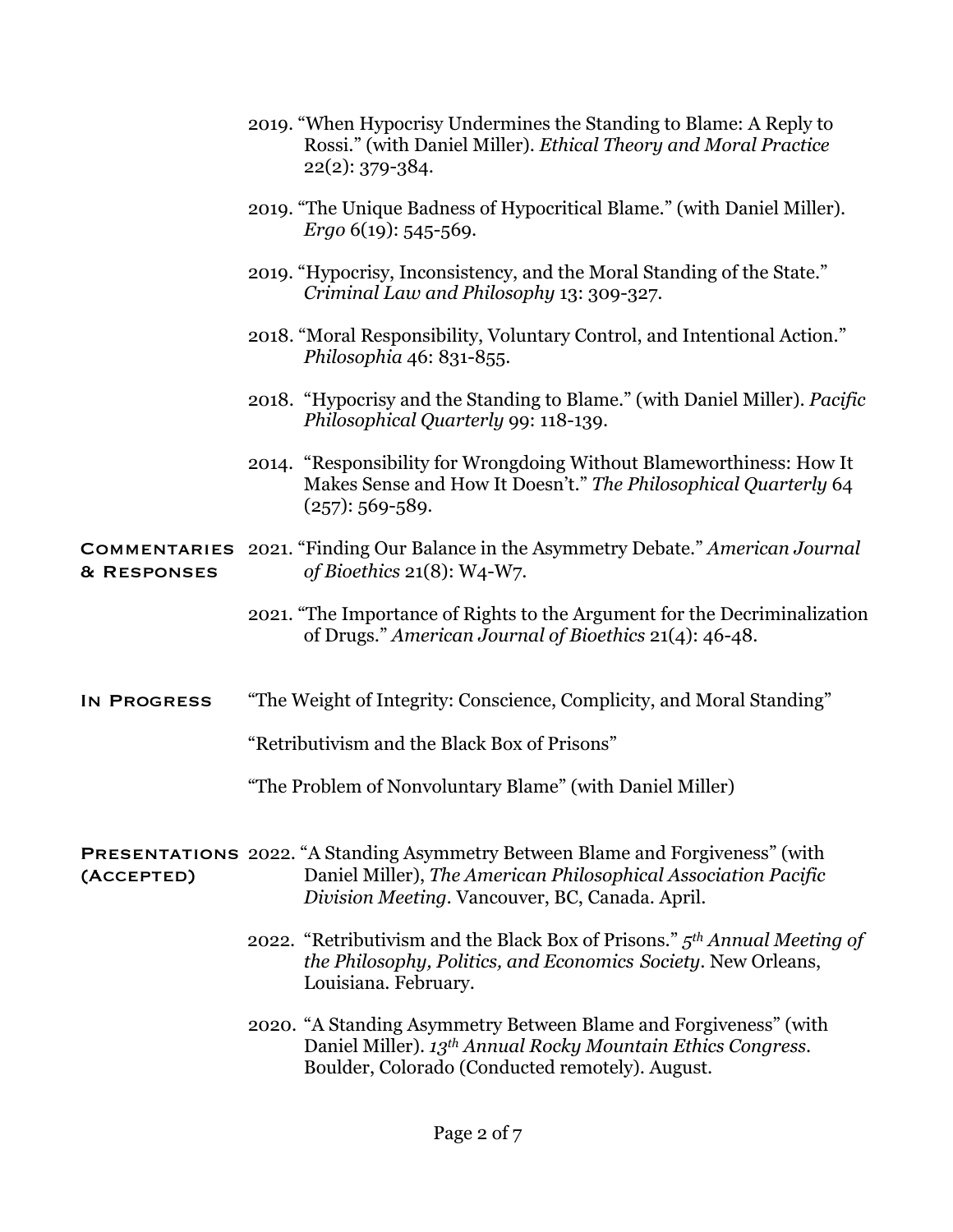- 2020. "Unjustified Asymmetry: Positive Claims of Conscience and Abortion Law." *4th Annual Meeting of the Philosophy, Politics, and Economics Society*. New Orleans, Louisiana. March. (accepted only)
- 2019. "Conscientious Objection and a Moral Conviction to Provide Care." *9th Annual Western Michigan University Medical Humanities Conference.* Kalamazoo, Michigan. September.
- 2019. "The Difficulty in Identifying Hypocrisy." *Great Lakes Philosophy Conference*. Adrian, Michigan. April.
- 2018. "Lifestyle Diseases, Personal Responsibility, and Moral Standing." *8th Annual Western Michigan University Medical Humanities Conference*. Kalamazoo, Michigan. September.
- 2018. "Hypocrisy, Inconsistency, and the Moral Standing of the State." *11th Annual Rocky Mountain Ethics Congress*. Boulder, Colorado. August.
- 2018. "Hypocrisy, Inconsistency, and the Moral Standing of the State." *Australasian Society of Legal Philosophy Conference*. Gold Coast, Queensland, Australia. July.
- 2017. "Distributive Injustice and the State's Standing to Blame." *11th Annual Felician Ethics Conference*. Rutherford, New Jersey. October.
- 2017. "Voluntariness and the Appropriateness of Blame" (with Daniel Miller). *The American Philosophical Association Pacific Division Meeting*. Seattle, Washington. April.
- 2016. "Responsibility, Voluntary Control, and Intentional Action." *The American Philosophical Association Pacific Division Meeting.* San Francisco, California. March.
- 2014. "Hypocrisy and the Standing to Blame" (with Daniel Miller) *8th Annual Felician Ethics Conference.* Rutherford, New Jersey. April.
- 2013. "A Systematic Approach to the Ethics of Blame" (with Daniel Miller) *Florida Philosophical Association*. Deland, Florida. November.
- 2013. "Responsibility for Wrongdoing Without Blameworthiness: How It Makes Sense and How It Doesn't." *Southeast Graduate Philosophy Conference.* Gainesville, Florida. March.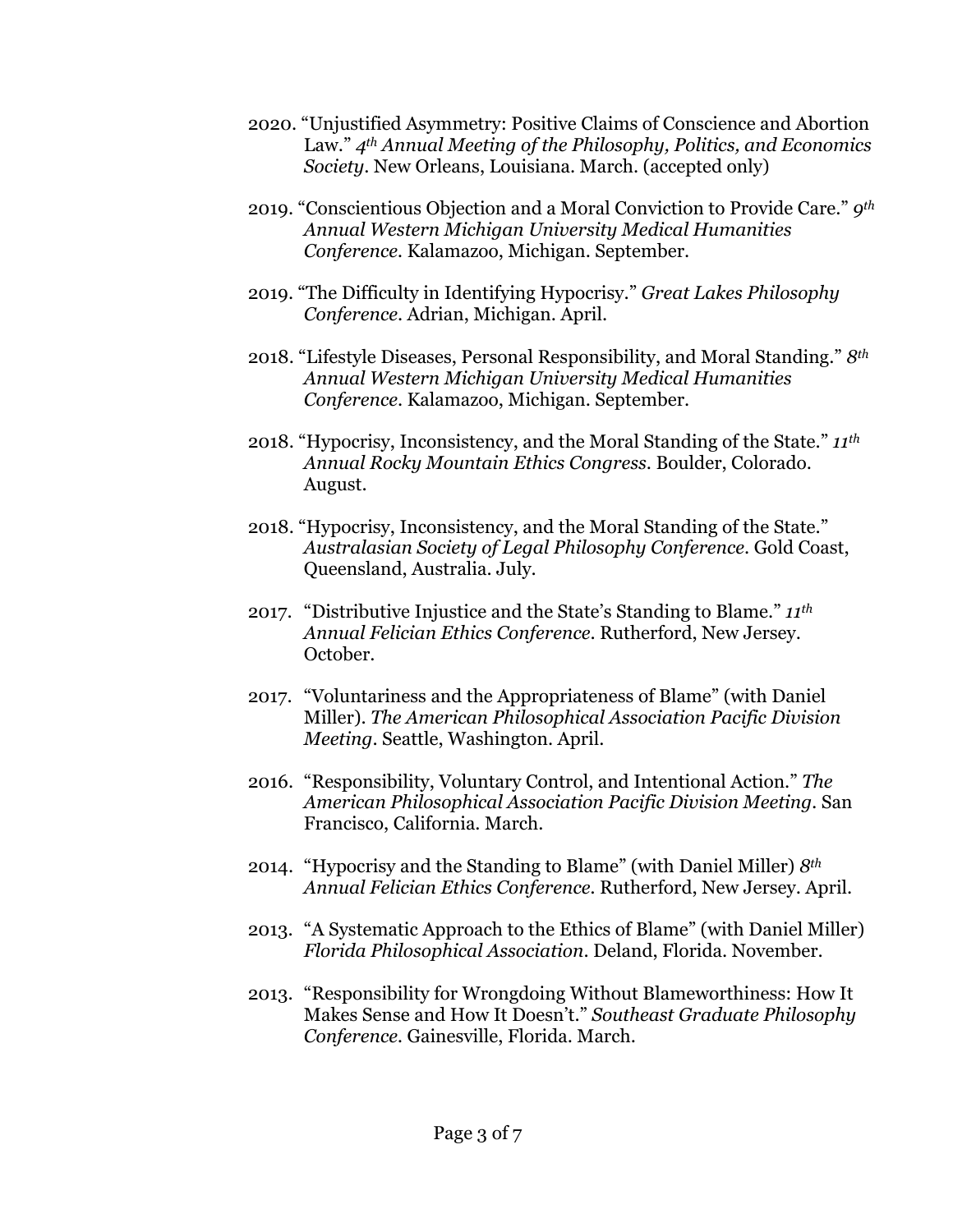- 2012. "The Problem of Punishment for Involuntary Moral Faults." *Southeast Graduate Philosophy Conference.* Gainesville, Florida. March.
- 2010. "The Impact of Fundamental Desert on Pereboom's Four Case Argument." *Georgia Student Philosophy Symposium.* Atlanta, Georgia. April.
- 2010. "The Impact of Fundamental Desert on Pereboom's Four Case Argument." *University of Kentucky Graduate Student Conference: Manifestations of Freedom.* Lexington, Kentucky. March.

Presentations 2021. "A Standing Asymmetry Between Blame and Forgiveness." (with (Misc.) Daniel Miller) *Davis Group on Ethics and Related Subjects*. Davis, California. February.

- 2019. "Unjustified Asymmetry: Positive Claims of Conscience and Abortion Law." *Public Policy Leadership Faculty Research Presentation Series.* Oxford, Mississippi. September.
- 2017. "Injustice, Hypocrisy, and the Moral Standing of the State." *Public Policy Leadership Faculty Research Presentation Series.* Oxford, Mississippi. November.
- 2013. "The Ethics of Blame." (with Daniel Miller) *University of Florida/Florida State Graduate Conference.* Tallahassee, Florida. February.
- 2012. "In Praise of Neo-Strawsonian Blame." *University of Florida/Florida State Graduate Conference.* Gainesville, Florida. February.
- 2008. "The Impact of Fundamental Desert on Pereboom's Four Case Argument." *Undergraduate Philosophy Society.* Gainesville, Florida. November.
- Comments 2015. "Comments on Austin Duggan's 'A New View of Moral Responsibility'." *Free Will, Moral Responsibility, and Agency Conference.* Tallahassee, Florida. September.
	- 2013. "Comments on Mark Rosner's 'Rational Relations View, Wide and Narrow'." *The American Philosophical Association Pacific Division Meeting.* San Francisco, California. March.
	- 2013. "Comments on Jason Cruze's 'I Too Am a Potential Sinner: Humility and the Moral Standing to Blame'." *Free Will, Moral Responsibility, and Agency Conference.* Tallahassee, Florida. October.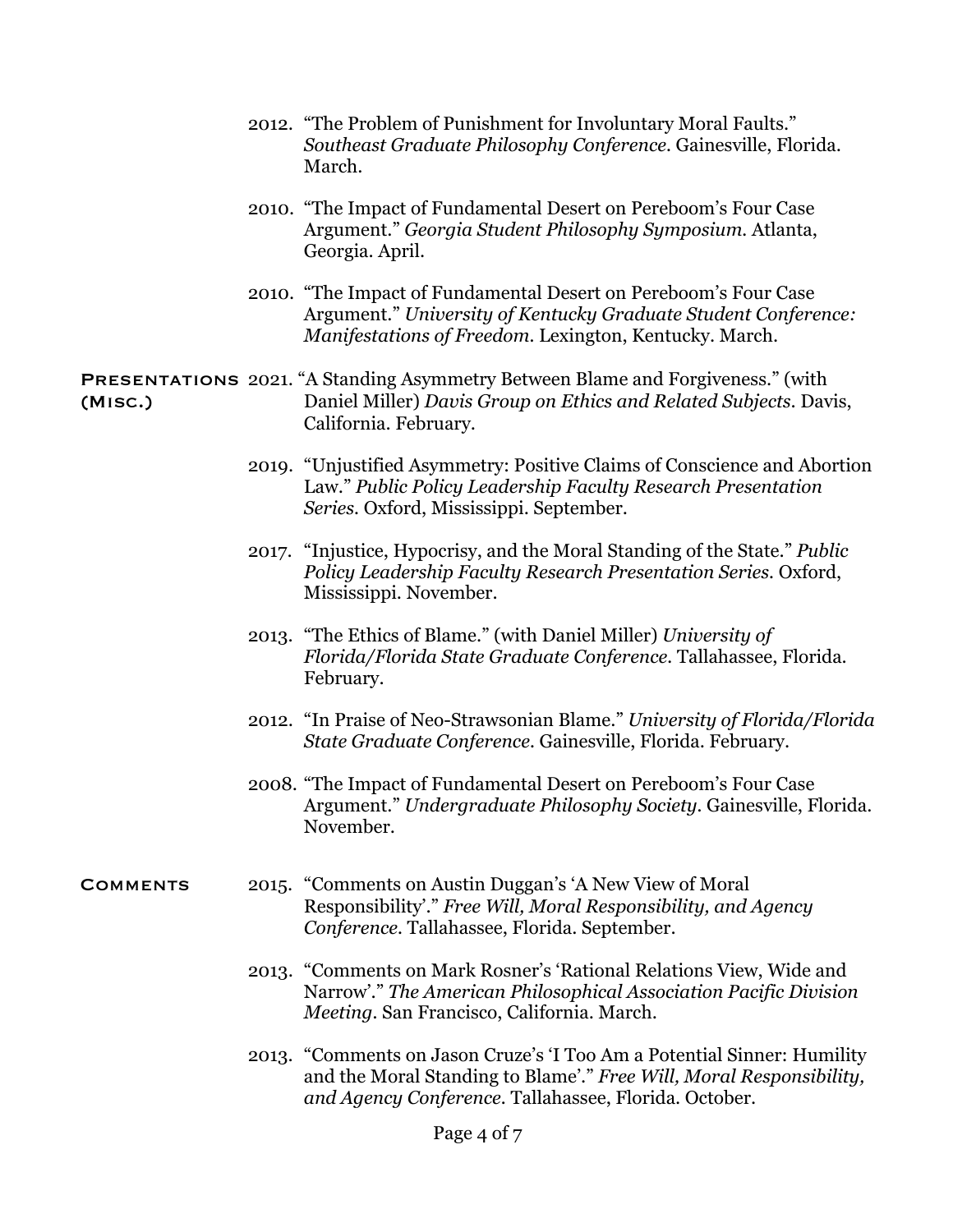- 2012. "Comments on Roger Turner's 'Haji on the Direct Argument'." *Free Will, Moral Responsibility, and Agency Conference.* Tallahassee, Florida. September.
- 2011. "Comments on Andreas Falke's 'Substance Dualism Without Property Dualism'." *University of Florida/Florida State Graduate Conference.* Tallahassee, Florida. February.
- 2010. "Comments on William Simkulet's 'Moral Intentionalism'." *Southeast Graduate Philosophy Conference.* Gainesville, Florida. March.
- 2009. "Comments on Flora Lee's 'Reviving the Libertarian Flicker-of-Freedom Response for Indeterministic Frankfurt-Style Cases'." *Southeast Graduate Philosophy Conference.* Gainesville, Florida. March.

## Teaching As Instructor of Record

*Punishment Policy*. University of Mississippi (Sp 2022, F 2021) *Philosophy of Leadership*. University of Mississippi (Sp 2021, F 2020) *Biomedical Ethics*. University of Mississippi, Washington, D.C. (W 2020) *Critical Thinking, Communication, and Public Policy*. University of Mississippi (F 2021, 2019, 2018, 2017, 2016; Sp 2020, 2019, 2018, 2017) *Ethics and Public Policy*. University of Mississippi (F 2021, 2020, 2019, 2018, 2017, 2016; Sp 2022, 2021, 2020, 2019, 2018, 2017) *Philosophy of Mind.* Florida State University. (Su 2015) *Reasoning and Critical Thinking*. Florida State University. (F 2014, 2012) *Introduction to Philosophy*. Florida State University. (Su 2014, 2011)

*Ethical Issues and Life Choices*. Florida State University. (Sp 2014, Su 2013) *Contemporary Moral Issues*. University of Florida. (Su 2010)

## As Teaching Assistant

*Ethical Theory*. Florida State University. (Sp 2016, F 2015) *Philosophy of Religion*. Florida State University. (Sp 2012) *Introduction to Political Philosophy*. Florida State University. (F 2011) *Reasoning and Critical Thinking*. Florida State University. (Sp 2011) *Introduction to Philosophy*. Florida State University. (F 2010) *Symbolic Logic*. University of Florida. (Sp 2010) *Contemporary Moral Issues*. University of Florida. (F 2009, 2008; Sp 2009)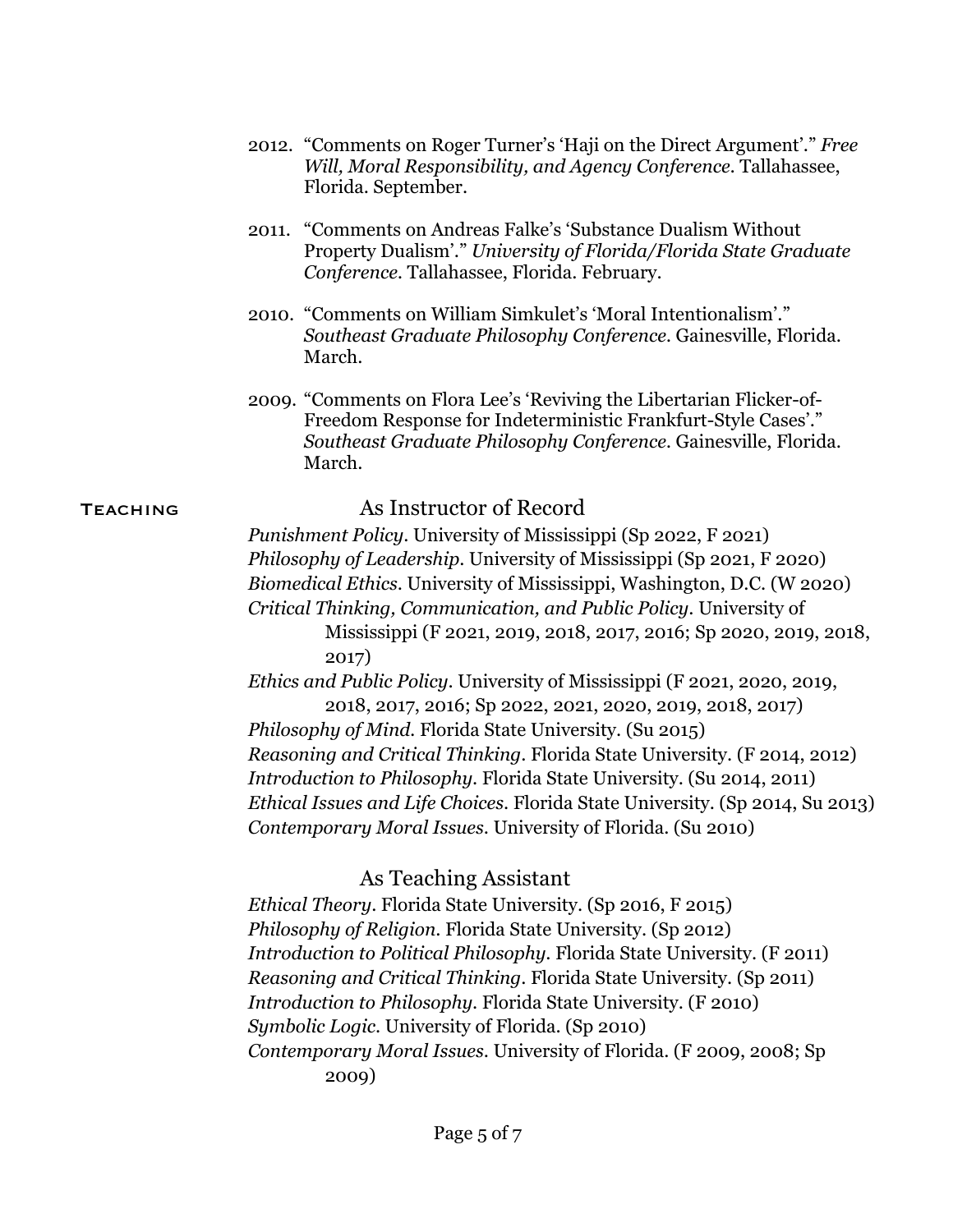| <b>HONORS THESES</b> Sally Jordan |                                                                              |                  | <b>Ethics of Voter ID Laws</b>                                              |
|-----------------------------------|------------------------------------------------------------------------------|------------------|-----------------------------------------------------------------------------|
| <b>ADVISED</b>                    | <b>Lucy Pruitt</b>                                                           |                  | Accountability in Prosecutorial Discretion                                  |
|                                   | <b>Gabby Hunter</b>                                                          |                  | Alternate-Route Teaching in the Mississippi Delta                           |
|                                   | <b>Madison Alliston</b>                                                      |                  | Mitigating Punishment Drift on Children                                     |
|                                   | Ella Endorf                                                                  |                  | Leadership Ethics in Crises                                                 |
|                                   | Jacob Fennell                                                                |                  | Ethics of Drug Criminalization                                              |
|                                   | Olivia Jordan                                                                |                  | Prosecutorial Discretion and Mass Incarceration                             |
|                                   |                                                                              | Katelyn Winstead | Jim-Crow and Present-Day Voting Laws                                        |
|                                   | <b>Connor Young</b>                                                          |                  | Rhetorical Strategies of Mississippi Prohibition                            |
|                                   | <b>Andy Flores</b>                                                           |                  | <b>Improving Education in Mississippi</b>                                   |
|                                   | Makayla Sanders                                                              |                  | Gender Disparities in Criminal Justice Workers                              |
|                                   | <b>Emma Brewer</b>                                                           |                  | Plea Bargaining and Prosecutorial Discretion                                |
| <b>AWARDS AND</b>                 | 2008-9.                                                                      |                  | Grinter Supplemental Fellowship. University of Florida.                     |
| <b>GRANTS</b>                     | 2007.                                                                        |                  | Alice Ambrose Lazerowitz Award for Demonstrated Excellence                  |
|                                   |                                                                              |                  | in Philosophy, Millikin University.                                         |
|                                   | 2007.                                                                        |                  | Scovill Prize, Millikin University.                                         |
|                                   |                                                                              |                  |                                                                             |
| <b>UNIVERSITY</b>                 | 2018-22.                                                                     |                  | Member of the General Education Ethical Reasoning and                       |
| <b>SERVICE</b>                    |                                                                              |                  | Responsibility Subcommittee.                                                |
|                                   | 2017-22.                                                                     |                  | Academic Student Advisor.                                                   |
|                                   | 2019-21.                                                                     |                  | Member of Chancellor's Standing Committee on Accessibility.                 |
|                                   | 2018-21.                                                                     |                  | Member of the University of Mississippi Faculty Senate.                     |
|                                   | 2018-21.                                                                     |                  | Member of the Faculty Senate Standing Committee on                          |
|                                   |                                                                              | Governance.      |                                                                             |
|                                   | 2018-21.                                                                     |                  | Member of the Civility and Civil Discourse Working Group.                   |
|                                   | $2017 - 18.$                                                                 |                  | Faculty Advisor for the Lott Student Advisory Board.                        |
|                                   | 2016.                                                                        |                  | Faculty editor for the University of Mississippi Undergraduate              |
|                                   |                                                                              |                  | Research Journal.                                                           |
| <b>PROFESSIONAL</b>               |                                                                              |                  | Referee for Analysis, Australasian Journal of Philosophy, Dialectica, Ergo, |
| <b>SERVICE</b>                    | Ethics, European Journal of Philosophy, Kennedy Institute of Ethics          |                  |                                                                             |
|                                   | Journal, Journal of the American Philosophical Association, Journal of       |                  |                                                                             |
|                                   | Ethics, The Journal of Ethics and Social Philosophy, The Journal of          |                  |                                                                             |
|                                   | Philosophy, The Journal of Value Inquiry, Mind, Pacific Philosophical        |                  |                                                                             |
|                                   | Quarterly, Philosophical Papers, Philosopher's Imprint, The Philosophical    |                  |                                                                             |
|                                   | Quarterly, Philosophical Studies, Public Integrity, Res Philosophica, Social |                  |                                                                             |
|                                   | Theory and Practice, Southern Journal of Philosophy, and Thought.            |                  |                                                                             |
|                                   | Referee for Palgrave Publishing (book proposal).                             |                  |                                                                             |